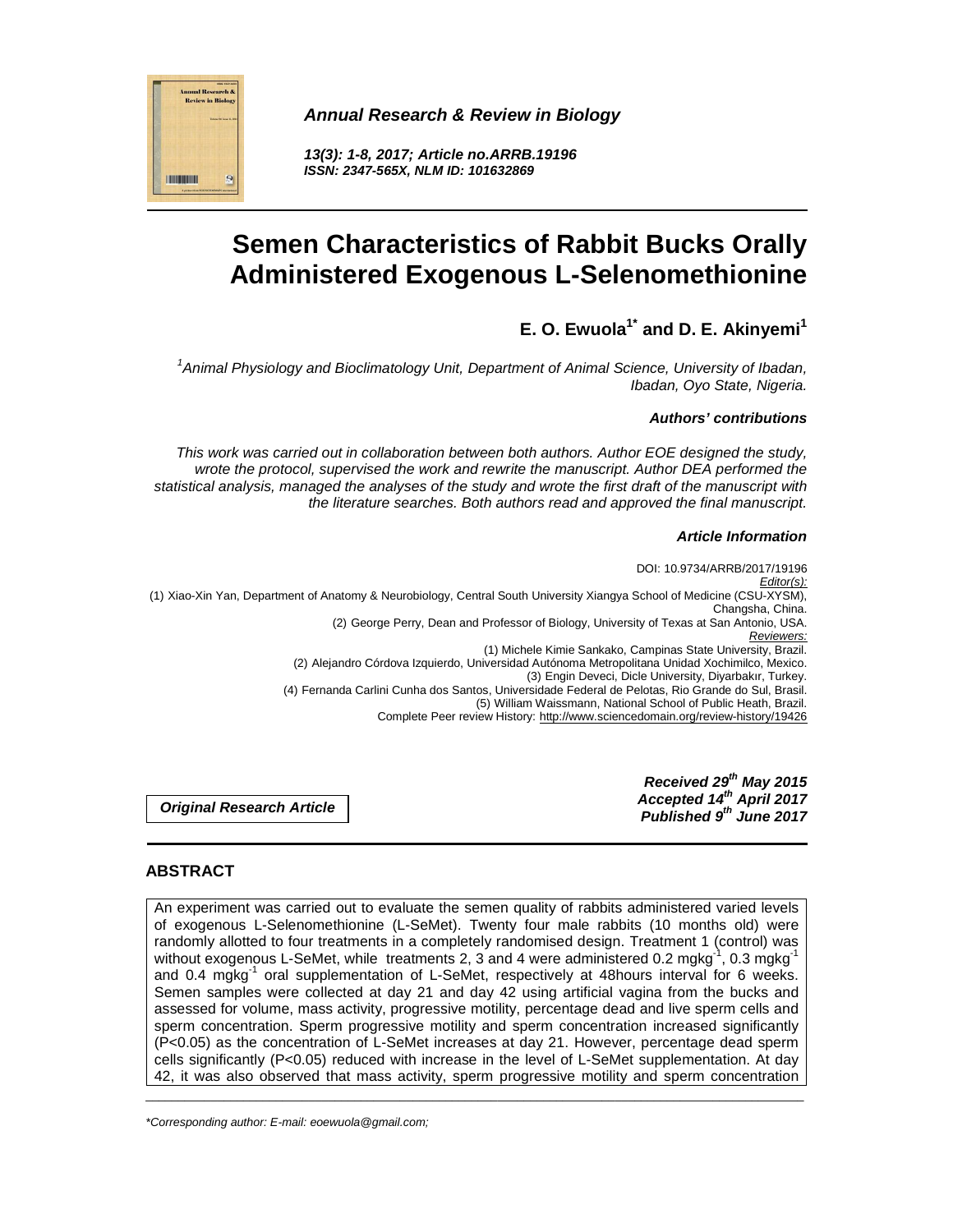were significantly (P<0.05) highest in rabbits administered 0.4 mgkg<sup>-1</sup> L-SeMet. However, semen volume was not significantly different among the treatments on both days of assessment. This suggested that exogenous supplementation of L-SeMet up to  $0.4 \, \text{mgkg}^{-1}$  improved semen attributes and sperm cells formation of the rabbit bucks.

Keywords: Selenium; L-Selenomethionine; semen; sperm cell; rabbit bucks.

#### **1. INTRODUCTION**

Required for optimum growth and reproduction of animals are a number of inorganic elements classified as micronutrients and macronutrients [1]. The latter consisting calcium phosphorus, sodium and chloride are crucial to structural components of the bone and other tissues, as well as components of body fluids [1,2]. They are involved in the maintenance of acid-base balance, osmotic pressure, membrane electric potential and nervous transmission. The former, consists of cobalt, copper, iodine, iron, manganese, molybdenum, fluoride, chromium, potassium, sulphur and selenium [1,2,3]. Found in the body in very low concentrations, they serve as metaloenzymes component, enzyme cofactors or as components of hormones of the endocrine system [1].

The importance of Selenium (Se) as a trace mineral in animals and humans alike cannot be over-emphasised owing to its involvement in very many biological processes in the body. It is an important and indispensable component of selenoproteins [4] and glutathione peroxidase [5]. Existent in two forms (inorganic and organic), Se is actively involved in the defence of living tissues against the activities of free radicals. Se functions to prevent the occurrence of diseases such as exudative diathesis, white muscle disease, liver necrosis, muscular dystrophy in various animals, likewise the prevention of cancer and Keshan disease in humans [6,7,3].

In addition, Se is also involved in reproductive functions. Fertility, embryonic implantation, placenta retention, sperm and testosterone synthesis are dependent on Se. In female animals, Se has been recorded to significantly increase fertility, reduce the amount of occurrence of ovarian cysts and uterine prolapse [8,9,10]. In male animals, Se deficiency is linked to an alteration in the synthesis of testosterone and sperm cells, fragility of the intermediate piece of sperm cell and reduction in sperm motility [11].

Se supplementation has been suggested as a means of providing the mineral to livestock. Mistry et al. [12] reported that there was increased fertility and improved semen quality after Se supplementation in humans, while Youcef et al. [13] reported an increase in the concentration, morphology and motility of sperm cells in humans exposed to inorganic Se. However, reproductive response of animals to organic Se is still a controversy, therefore this study was designed to evaluate the effect of organic Se in form of L-Selenomethionine on the semen characteristics of rabbit bucks.

#### **2. MATERIALS AND METHODS**

#### **2.1 Selenium Source**

L-Selenomethionine (Thorne Research, USA) containing 200 µg Se per capsule was obtained for the purpose of the experiment.

#### **2.1.1 Experimental design and animals**

The study was carried out at the Rabbitry Unit of Teaching and Research Farm, University of Ibadan, Nigeria. The study was approved by the animal ethics and welfare committee of the institution. The site is located on 7°27 ʹ 00.4ʹʹ N and 3°53 ʹ 34.2ʹʹ E. Twenty four (24) adult rabbit bucks, 10 months old, were used for this experiment. They were allotted to four treatments after 4 weeks of adaptation, in a completely randomised design. Each treatment had six replicates. The animals were individually housed in metal cages. Treatment one (T1, Control) received no Se supplementation, while treatments 2  $(T2)$ , 3  $(T3)$  and 4  $(T4)$  had Se supplemented to the rabbits at  $0.2 \text{ mgkg}^1$ ,  $0.3 \text{ mgkg}^2$ mgkg $^{-1}$  and 0.4 mgkg $^{-1}$  body weight respectively. All animals used for the experiment were provided with the same basal diet containing 17.78% crude protein, 2525.2 Kcal/Kg Digestible energy and 10.21% crude fibre. The test ingredient was dissolved into 2 ml of water and administered orally in the morning, before feeding. This was done at 48- hour interval and lasted a period of six (6) weeks.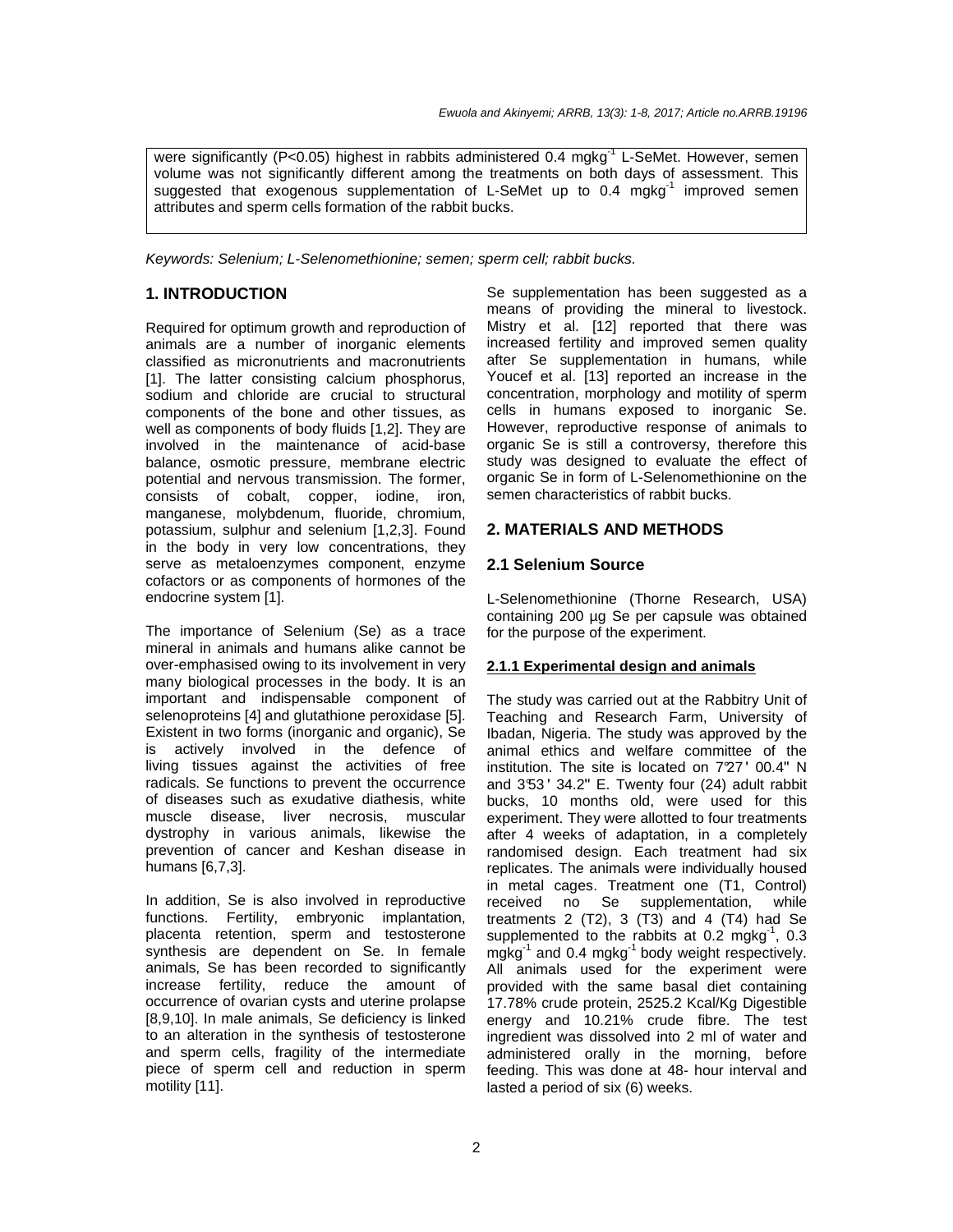#### **2.2 Semen Evaluation**

At days 21 and 42, semen was harvested from the bucks in the morning using artificial vagina. The evaluation of the ejaculate from the bucks was done immediately after collection. Volume was assessed using graduated syringe, which was rid of air bubbles afterwards and the value recorded. Sperm mass activity was determined with the aid of a binocular microscope (Olympus CH-2 CHS Binocular Microscope, Olympus Corporation, Japan) at a magnification of x100 according to Ewuola and Egbunike (14). Mass activity was scored subjectively on a scale of "+" to "++++" according to the intensity of wave generated by the sperm cells. Sperm motility was evaluated according to the method of Ewuola and Egbunike (14) also with the aid of a microscope (Olympus CH-2 CHS Binocular Microscope, Olympus Corporation, Japan) at Magnification of x400. Progressively motile spermatozoa score was rated between 0 and 100%.

Sperm concentration was evaluated with the use of a New Improved Neubauer Haemocytometer and a microscope (Avishkar AVI-504 Advance Research Binocular Microscope, Avishkar International, India) as outlined in Ewuola and Egbunike [14]. The ratio of live sperm cells to dead sperm cells was carried out by staining a drop of the ejaculate with eosin-nigrosin and then viewed under the microscope (Avishkar AVI-504 Advance Research Binocular Microscope, Avishkar International, India). Dead sperm cells absorbed the stain while live sperm cells did not. The percentage dead was obtained by multiplying the number counted for the dead in a field divided by the total number of sperm cells counted in that field multiplied by 100. Percentage live sperm cells was obtained by subtracting the value of the percentage dead from 100.

#### **2.3 Statistical Analyses**

Data collected were subjected to One-Way ANOVA of the Statistical Analysis System (SAS) software version 9.3 [15]. Significant differences between the treatment means were obtained using the Fisher's Least Significance Difference  $(\alpha_{0.05})$  option of the same software.

#### **3. RESULTS**

The semen volume, colour and mass activity of rabbits administered L-SeMet is presented in Table 1. The semen volume from the treated bucks was not significantly different from the bucks on the control at both days 21 and 42. The semen colour of the bucks on T1, T2 and T3 was 'milky' while those on T4 were 'creamy white' at day 21. However, at day 42, the semen colour collected from all the experimental bucks was 'creamy white.' At day 21, mass activity was highest in the rabbit bucks on T3 and T4, while bucks on T2 had the same mass activity as those on T1. At day 42, the bucks on T2 was observed to have an increased sperm mass activity (+++) compared to the control bucks (++). The bucks on T3 and T4 had the highest mass activity  $(++++)$ .

There was significant (P<0.05) difference in percentage motile sperm cells among the treatments at day 21 (Fig. 1). The rabbit bucks on T4 had significantly (P<0.05) higher sperm motility (85.83%) compared to the bucks on T2 (70.83%). The control bucks had significantly (P<0.05) lower sperm motility (63.33%) compared with the bucks on T3 (82.50%). There was no significant difference in the percentage sperm motility of the control bucks and those on T2. The percent live sperm cell was significantly (P<0.05) influenced by L-SeMet across the treatments as shown in Fig. 2. Rabbit bucks on T4 had significantly (P<0.05) higher live sperm cells (95.19%) than the bucks on T3 (88.94%) at day 21. There was however, no significant difference between the live sperm cells of the bucks on T1 and T2. Sperm concentration of the bucks at day 21 was significantly (P<0.05) different among the treatments (Fig. 3). The control bucks had significantly (P<0.05) lower sperm concentration  $(0.86 \pm 3.0 \times 10^9/\text{m})$  than those on T4, while there was no significant difference between the sperm concentration of the bucks on T2 and T3.

At day 42, percent motile sperm cells was significantly (P<0.05) lower in the control bucks (45.83%) than those on T3 (79.17%) and T4 (78.33%). Percentage live sperm cells of the bucks on L-SeMet treatments were not significantly different from those on the control treatment. Sperm concentration was significantly (P<0.05) lower in the control rabbit bucks (0.48 x  $10^9$ /ml) compared to those on T4 (1.19 x  $10^9$ /ml). There was no significant difference between the sperm cell concentration of bucks on T2 and T3.

#### **4. DISCUSSION**

Semen volume was not significantly influenced at the  $21^{st}$  and  $42^{nd}$  day of the experiment by L-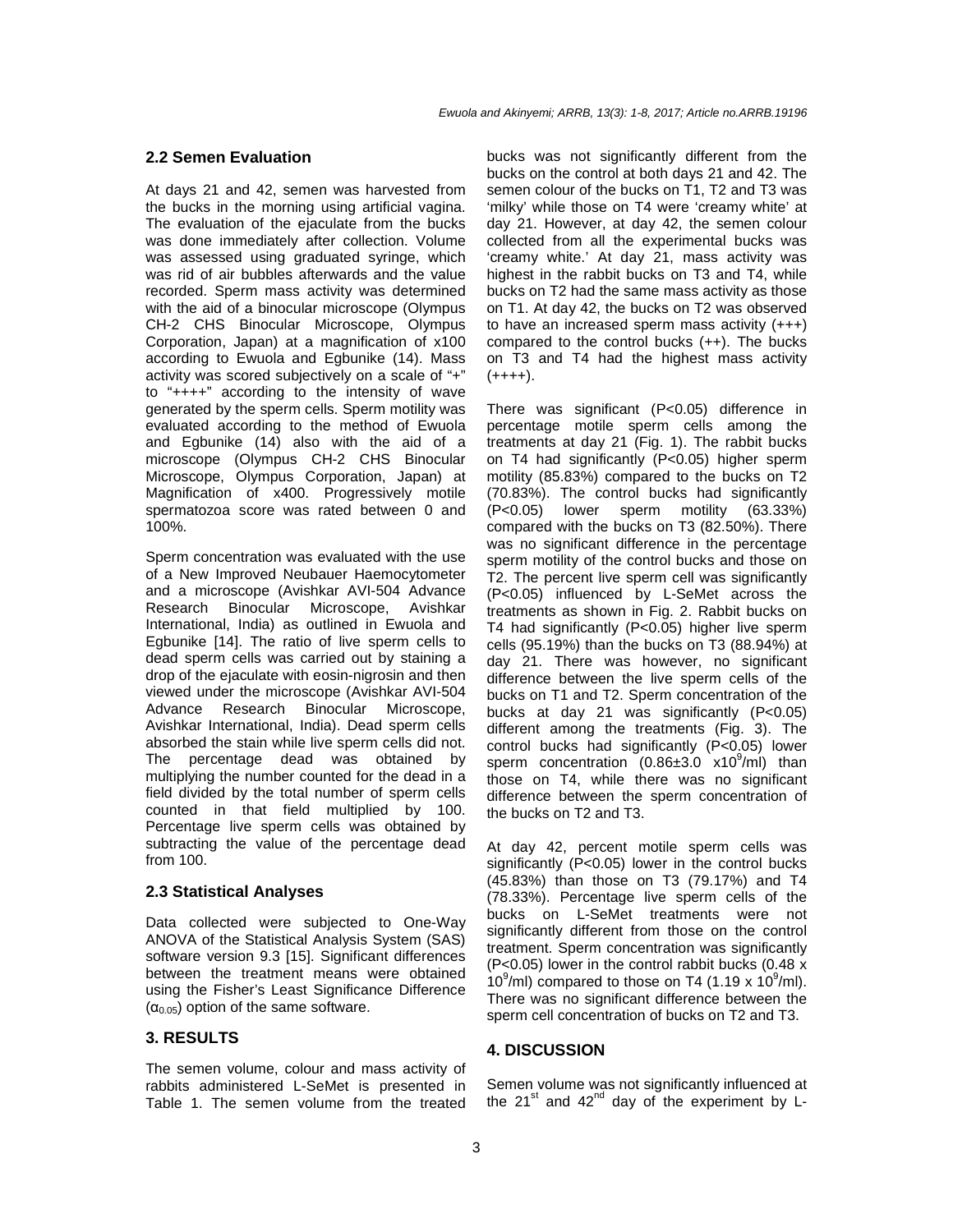SeMet in this study. This is suggestive that supplementing L-SeMet to the bucks may probably have no significant effect on the rate of seminal fluid secretion by the accessory glands since the sperm motility and concentration were higher in treated bucks than the control. This agrees with the report of Echeverria-Alonso et al. [16] who observed no significant increase in the seminal volume of young boars fed selenium and vitamin E supplementation during warm and fresh seasons. However, Kamel [17] reported that semen volume was significantly influenced in rabbit bucks provided a combination of selenium and folic acid supplementation. It was observed that 0.4mgkg-1 L-SeMet supplementation resulted in a significant increase in the percentage live sperm cells at day 21 compared to the bucks on the control while an apparent increase was also observed at day 42.

It was observed that there was a steady rise in the percentage sperm motility of the bucks on oral L-SeMet supplementation in a dose-dependent manner. The mammalian spermatozoa cell membrane possess a high content of polyunsaturated fatty acids [18], which predisposes spermatozoa to the deleterious effects of reactive oxygen species, lipid peroxides and free radicals, known to cause significant damage to sperm cells. Spontaneous lipid peroxidation causes the plasma membrane to lose its ability to act as a permeability barrier, leading to the loss of cytosolic enzymes and substrates and hence a decrease in sperm motility [19]. The improved livability and motility observed in the current study may probably be attributed to the protective effect of the increased activities of the selenium based antioxidant, glutathione peroxidase [20]. Glutathione peroxidase has been reported to help in alleviating the activities of reactive oxygen species, lipid peroxides and hyperoxides on the sperm cells which tend to cause damage to sperm cells [21,22]. This supports the work of El-Mokadem et al. [23] who reported improved sperm motility as a result of Se supplementation in rams that were exposed to gossypol toxicity. It also agrees with the report of Simon [24] who observed that broiler breeders fed diets supplemented with L-SeMet had improved sperm motility. Marai et al. [25] reported that 0.1 ppm sodium selenite supplementation resulted in an increase in sperm motility in rams. Marin-Guzman et al. [26] also reported that 0.5 ppm organic Se supplementation resulted in an increase in sperm motility of boars than the control group. However, this result is at variance with that of Horky [27] who reported that 0.3 mgkg-1 selenium supplementation did not influence sperm motility in breeding pigs. Sperm cell concentration observed in this study was significantly influenced by L-SeMet supplementation at day 21 and day 42 in a dosedependent manner. This suggested that selenium is highly essential in the spermatogenesis and also in the normal development of spermatozoa coupled with other biological functions in the Leydig cells [28]. This supports the findings of Hanafy et al. [29] who reported an increase in sperm concentration in cocks provided organic selenium supplementation and Kamel [17] also reported an increase in sperm concentration of rabbit bucks administered organic selenium, and a combination of selenium and folic acid. Edens [30] reported that the inclusion of selenium in poultry diet increases sperm cell count, and using an organic source reduces the production of abnormal sperm cells, thereby having a positive effect on the fertilizing potential of the male. This result corroborates the findings of Renema [31] who reported that feeding broiler breeder cocks between 45 – 65 weeks of age with 0.2 mgkg<sup>-1</sup> Se-Plex® (an organic source of selenium) increased sperm production.

**Table 1. Semen volume, colour and mass activity of rabbit bucks administered L-Selenomethionine at days 21 and 42 (n=24, Mean±SD)** 

| <b>Parameters</b> | T1 (0 mg/kg)    | T2 (0.2 mg/kg)  | T3 (0.3 mg/kg)  | T4 (0.4 mg/kg)  |
|-------------------|-----------------|-----------------|-----------------|-----------------|
| <b>Day 21</b>     |                 |                 |                 |                 |
| Semen volume (ml) | $0.58 + 0.28$   | $0.67 + 0.17$   | $0.51 \pm 0.16$ | $0.49+0.18$     |
| Semen colour      | Milky           | Milky           | Milky           | Creamy white    |
| Mass activity     | $++$            | $^{\mathrm{+}}$ | $+++++$         | $+ + + +$       |
| Day 42            |                 |                 |                 |                 |
| Semen volume (ml) | $0.29 \pm 0.21$ | $0.37+0.16$     | $0.45 \pm 0.13$ | $0.46 \pm 0.28$ |
| Semen colour      | Cream white     | Cream white     | Cream white     | Cream white     |
| Mass activity     | $++$            | $^{+++}$        | $++++$          | $++++$          |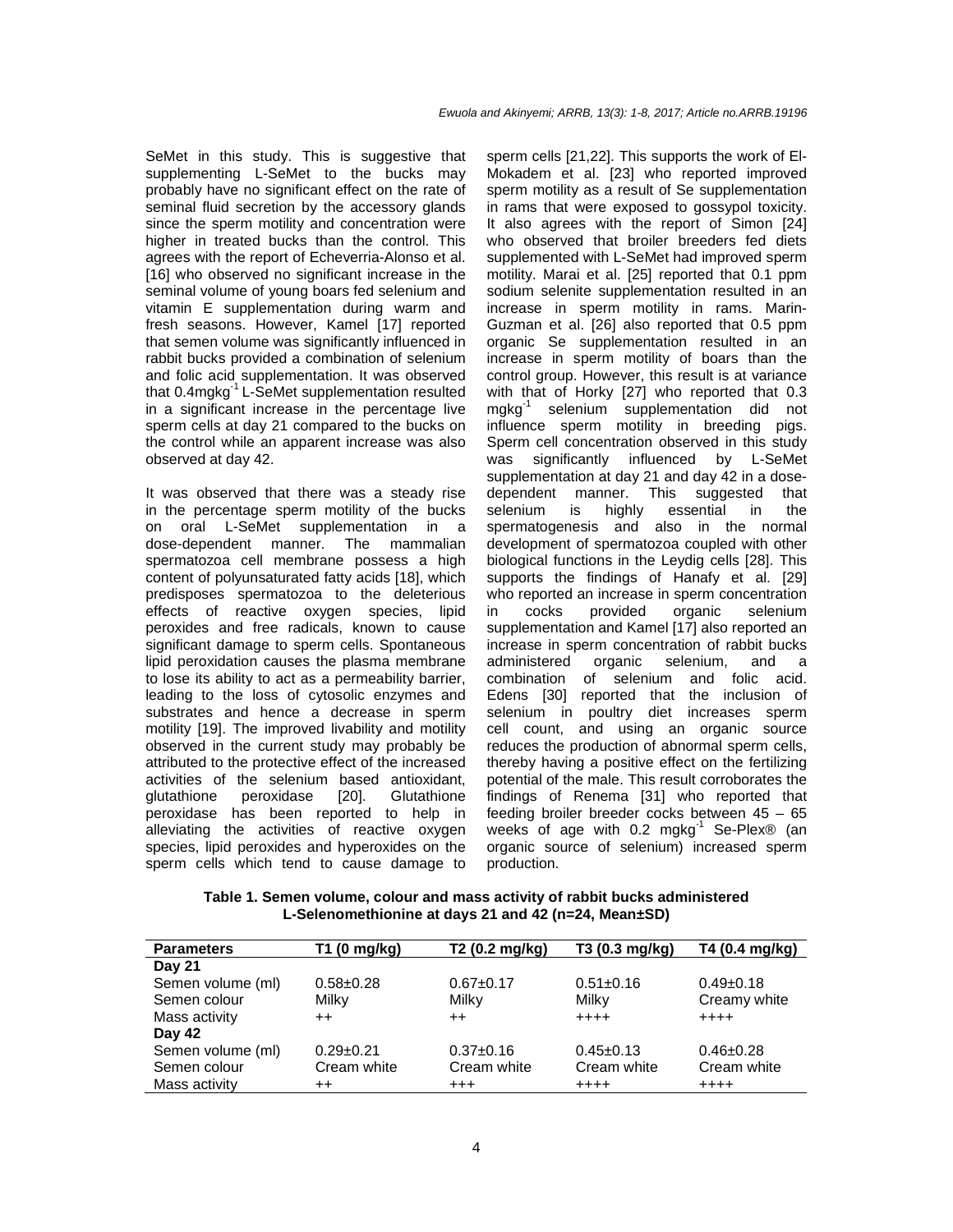Ewuola and Akinyemi; ARRB, 13(3): 1-8, 2017; Article no.ARRB.19196



**Fig. 1. Percentage motility of sperm cells of rabbit bucks administered L-Selenomethionine at days 21 and 42 (n=24, %)** 

ab: means among the same bars that has different superscript are significantly (p<0.05) different



**Fig. 2. Percentage live sperm cells of rabbit bucks administered supplemental levels of L-Selenomethionine (n=24, %)** 

ab: means among the same bars that has different superscript are significantly (p<0.05) different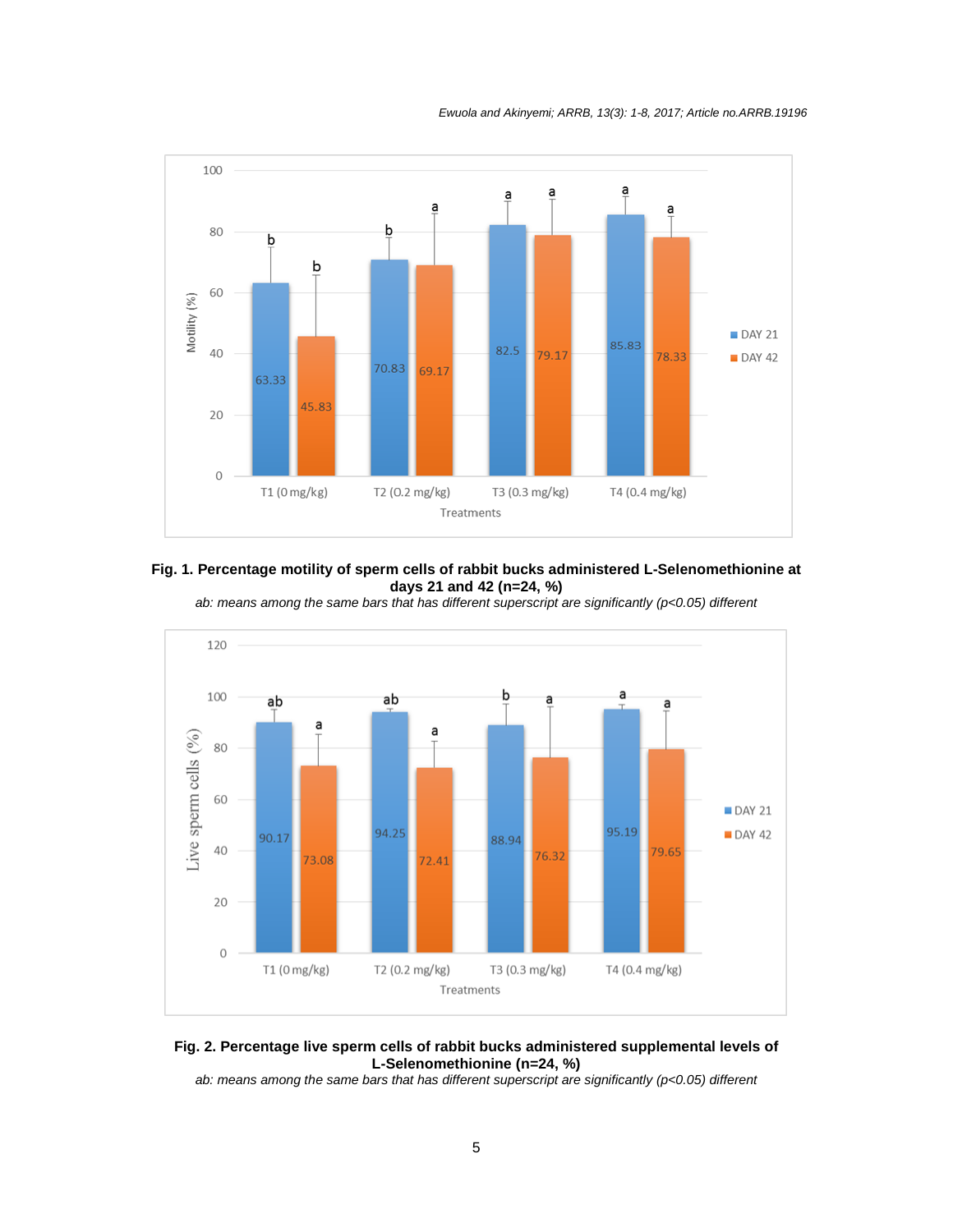

#### **Fig. 3. Sperm concentration of rabbit bucks administered supplemental levels of L-Selenomethionine (n=24, Mean±SD)**

Ab: means among the same bars that has different superscript are significantly (p<0.05) different

### **5. CONCLUSION**

This study showed that oral supplementation of organic selenium in the form of L-Selenomethionine up to  $0.4 \text{ mghg}^{-1}$  to rabbit bucks improved sperm motility and concentration with potential increase in the reproductive efficiency of rabbit for breeding purpose.

## **COMPETING INTERESTS**

Authors have declared that no competing interests exist.

#### **REFERENCES**

- 1. National Research Council. Nutrient Requirements of Dairy Cattle. Subcommittee on Dairy Cattle Nutrition, Committee on Animal Nutrition, Board on Agriculture, National Research Council. -  $7<sup>tf</sup>$ rev. ed. National Academy Press. Washington, D.C; 2001. ISBN: 0-309-06997-1
- 2. Eruvbetine D. Canine nutrition and health. A paper presented at the<br>seminar organized by Kensington organized by

Pharmaceuticals Nig. Ltd., Lagos on August 21; 2003.

- 3. Soetan KO, Olaiya CO and Oyewole OE. The importance of mineral elements for humans, domestic animals and plants: A review. African Journal of Food Science. 2010;4(5):200-222.
- 4. Kryukov GV, Castellano S, Novoselov SV, Lobanov AV, Zehtab O, Guigo R, Gladyshev VN. Characterization of mammalian selenoproteomes. Science. 2003;300:1439-1443.
- 5. Murray RK, Granner DK, Mayes PA, Rodwell VW. Harper's Biochemistry, 25<sup>th</sup> Edition, McGraw-Hill. Health Profession Division, USA; 2000.
- 6. Rayman MP. Selenium in cancer prevention: A review of the evidence. Proceedings of the Nutrition Society. 2005; 64:527–542.
- 7. Gupta RC. Veterinary Toxicology. Basic and Clinical Principles. Elsevier Academic Press; 2007.

ISBN: 978-0-12-370467-2

8. Harrison JH, Conrad RH. Effect of dietary calcium on selenium absorption by the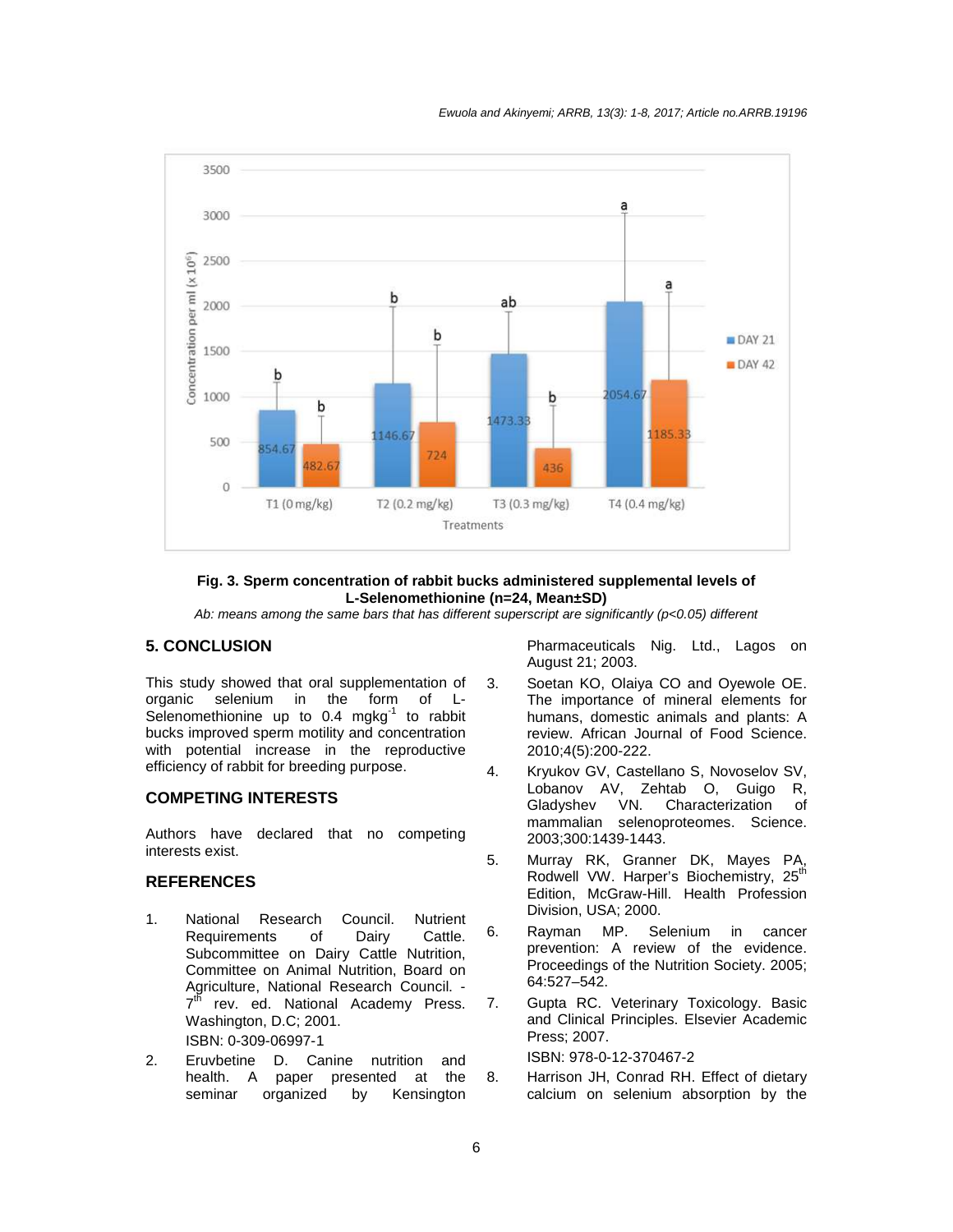non-lactating dairy cow. J. Dairy Sci. 1984; 67:1860–1864.

- 9. Gutierrez C, Corbera JA, Morales I, Morales M, Navarro R. Uterine prolapse in 2 dromedary camels. Can. Vet. J. 2001; 42:803–804.
- 10. Meschy F. Nutrition minérale des ruminants. Editions Quae: Versaille, France. 2010;208.
- 11. Maiorino M, Aumann KD, Brigelius-Flohe R, Doria D, Van Den Heuvel J, McCarthy J, Roveri A, Ursini F, Flohe L. Probing the presumed catalytic triad of seleniumcontaining peroxidases by mutational analysis of phospholipid hydroperoxide glutathione peroxidase (PHGPx). Biol. Chem. Hoppe Seyler. 1995;376:651–660.
- 12. Mistry HD, Pipkin FB, Redman CW, Poston L. Selenium in reproductive health. Am. J. Obstet. Gynecol. 2012;206:21–30.
- 13. Youcef Mehdi, Jean-Luc Hornick, Louis Istasse Isabelle Dufrasne. Selenium in the environment, metabolism and involvement in body functions. Review – Molecules. 2013;18:3292-3311.
- 14. Ewuola EO, Egbunike GN. Effects of dietary fumonisin  $B_1$  on the onset of puberty, semen quality, fertility rates and testicular morphology in male rabbits. Reproduction. 2010;139:439–445
- 15. Statistical Analysis System. SAS/STAT User's Guide. Version 9.3 for Windows. SAS Institute Inc. SAS Campus Drive, Cary, North Carolina, USA; 2011.
- 16. Echeverria-Alonso S, Santos-Ricalde R, Centurion-Castro F. Effects of dietary Selenium and Vitamin E on semen quality and sperm morphology in young boars during warm and fresh season. Journal of Animal and Veterinary Advances. 2009;8 (11):2311-2317.
- 17. Kamel KI. The effect of dietary organic selenium and folic acid supplementation on productive and reproductive performance of male rabbits under heat stress conditions. Egypt. Poult. Sci. 2012; 32:43-60.
- 18. Zalata A, Christophe A, Depuydt C, Schoonjans F and Comhaire F. The fatty acid composition of phospholipids of spermatozoa from infertile patients. Mol. Hum. Reprod. 1998;4:111–118.
- 19. Alvarez JG, Storey BT. Assessment of cell damage caused by spontaneous lipid

peroxidation in rabbit spermatozoa. Biol. Reprod. 1984;30:323–331.

- 20. Irvine DS. Glutathione as a treatment for male infertility. Rev. Reprod. 1996;1:6– 12.
- 21. Ursini F, Heim S, Kiess M, Maiorino M, Roveri A, Wissing J. Dual function of the selenoprotein PHGPx during sperm maturation. Science. 1999;285(5432): 1393-6.
- 22. Safarinejad MR, Safarinejad S. Efficacy of selenium and/or N-acetyl-cysteine for improving semen parameters in infertile men: A doubleblind, placebo controlled, randomized study. J. Urol. 2009;181:741- 51.
- 23. EL-Mokadem MY, Taha TA, Samak MA, Yassen AM. Alleviation of reproductive toxicity of gossypol using selenium supplementation in rams. J. Anim. Sci. 2012;90:3274-3285.
- 24. Simon S. Alltech symposium highlights. World Poult. 2004;20:12-13.
- 25. Marai IFM, El-Darawany AA, Ismail EA, Abdel-Hafez MAM. Reproductive and physiological traits of Egyptian Suffolk rams as affected by selenium dietary supplementation and housing heat radiation effects during winter of the subtropical environment of Egypt. Arch. Tierz. 2009;52:402–409.
- 26. Marin-Guzman J, Mahan DC, Whitmoyer R. Effect of dietary selenium and vitamin E on the ultrastructure and ATP concentration of boar spermatozoa, and the efficacy of added sodium selenite in extended semen on sperm motility. J. Anim. Sci. 2000;78:1544–1550.
- 27. Horky P. The effect of various forms (organic, inorganic) and levels of selenium on the laboratory values of the ejaculate of breeding boars in summer season. Res. Pig Breed. 2012;6:24–32.
- 28. Behne D, Weiler H, Kyriakopoulos A. Effects of selenium deficiency on testicular morphology and function in rats. Journal of Reproductive Fertility. 1996; 106:291-297.
- 29. Hanafy MM, El-Sheikh AMH, Abdalla EA. The effect of organic selenium (Sel-Plex™) On productive, reproductive and physiological traits of Bandarah Local Strain. Egypt. Poult. Sci. 2009;29(4):1061- 1084.